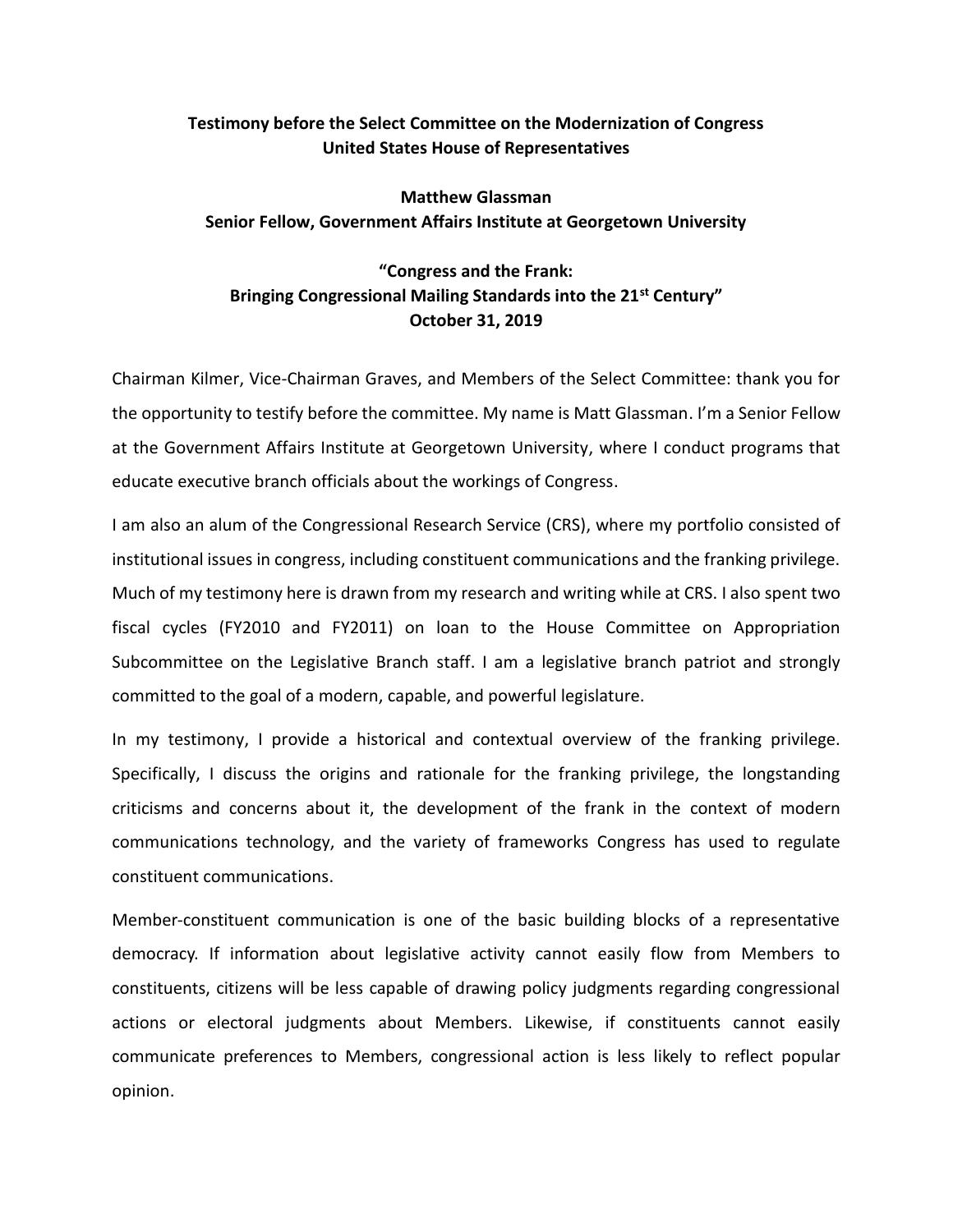#### **FRANKING PRIVLEGE: HISTORY**

The franking privilege is centuries old. The British House of Commons instituted it in 1660 and free mail for certain American public officials was available during colonial rule, under the revolution-era Continental Congress, and during the post-war period under the Articles of Confederation.<sup>1</sup> After the adoption of the Constitution, Congress passed legislation in 1789 for the establishment of federal post offices, which included the franking privilege.<sup>2</sup> Notably, the early franking statutes also allowed constituents to send mail to Congress, free of charge.

During the 19<sup>th</sup> century, Congress amended the franking statutes numerous times, in some cases expanding the period of time, the type of material allowed to be franked, or the recipients of the privilege, while in other cases reducing it.<sup>3</sup> In 1873, in response to public discontent with highprofile abuses, the general franking privilege was abolished for Members of Congress.<sup>4</sup> In 1895, Congress restored the general franking privilege for Members, allowing them to *send* under their frank "any mail matter related to official business."<sup>5</sup> However, unlike the pre-1873 legislation, Members were not allowed to *receive* mail free of postage.

The 1895 statute  $-$  with occasional minor amendment  $-$  governed Member use of the franking privilege during most of the 20<sup>th</sup> century. Because the statute was vague about the definition of "matter related to official business," it became the practice of the Department of the Post Office to offer advisory opinions to Members of Congress on the frankability of individual mailings.

In 1961, Congress passed "postal patron" legislation, allowing franked mail to be sent without a name or street address on the mailing.<sup>6</sup> The "postal patron" legislation also expanded the

l

<sup>1</sup> Post Office Act, 12 Charles II (1660); Carl H. Scheele, *A Short History of the Mail Service* (Washington: Smithsonian Institution Press, 1970), pp. 47-55; *Journals of the Continental Congress, 1774-1789*, 34 vols., ed. Worthington C. Ford et al. (New York: Johnson Reprint Corp., 1968), vol. 3, p. 342 (November 8, 1775); *Journals of the Continental Congress, 1774-1789*, vol. 23, pp. 670-679 (October 18, 1782).

<sup>2</sup> Act of Congress, September 22, 1789, 1 Stat. 70. See also Act of Congress, August 4, 1790, 1 Stat. 178; Act of Congress, March 3, 1791, 1 Stat. 218.

<sup>3</sup> For example, Act of Congress, April 9, 1816, ch. 43, 3 Stat. 264 (1816), granted the franking privilege to the Members thirty days prior to and thirty days after each session of Congress; Act of Congress, March 3, 1825, ch. 64, 4 Stat. 102 (1825), limited franked mail to documents 2 ounces in weight or less; Act of Congress, March 2, 1799, ch. 43, 1 Stat. 733 (1799), which extended the franking privilege to various executive officers of the federal government; and Act of Congress, March 3, 1863, ch. 71, 12 Stat. 701 (1863), which abolished the franking privilege for former Members.

<sup>4</sup> Act of Congress, Jan. 31, 1873, ch. 82, 17 Stat. 421 (1873).

<sup>5</sup> Act of Congress, Jan 12, 1895, ch. 23, 28 Stat. 601 (1895).

<sup>6</sup> P.L. 87-332; 75 Stat. 733.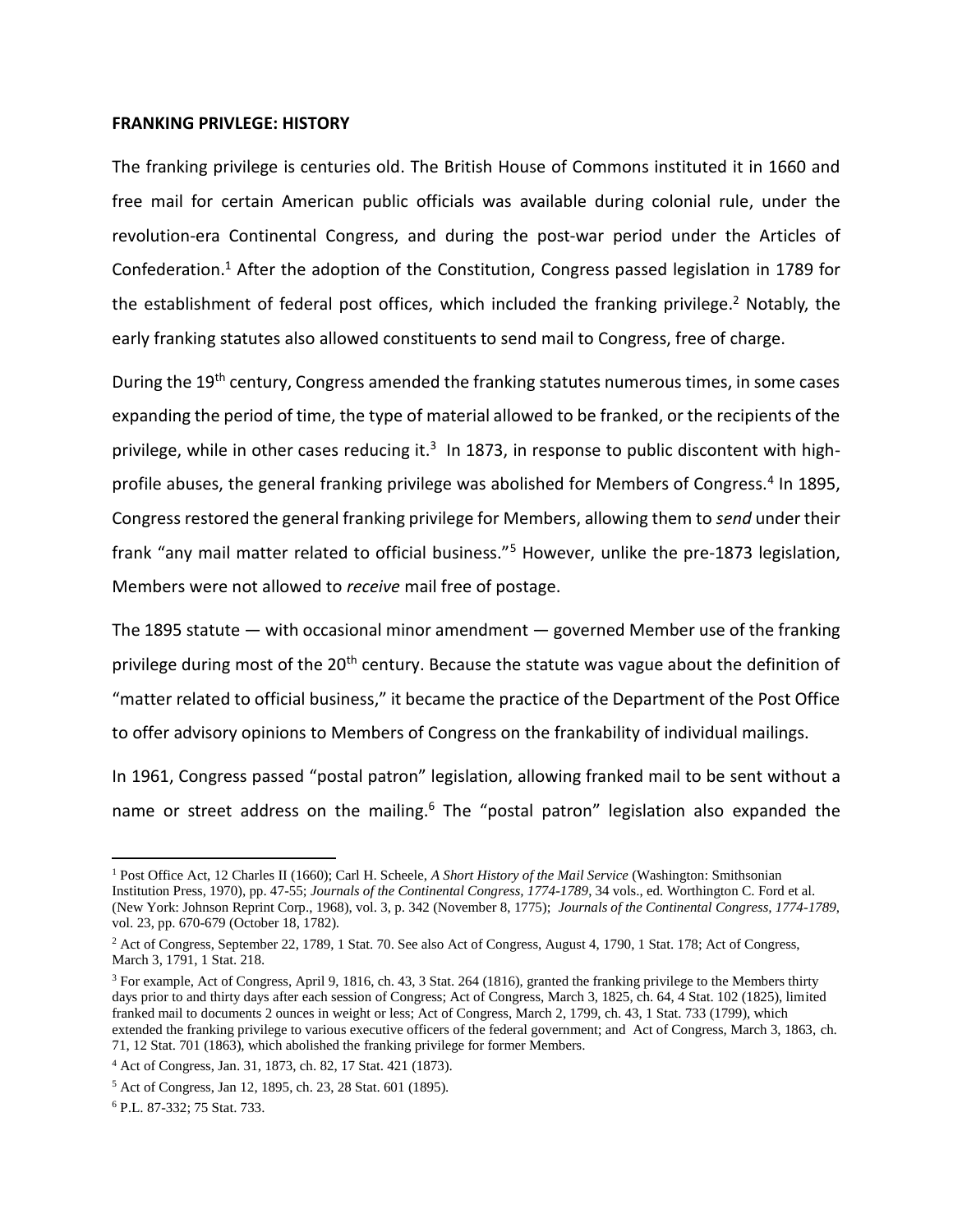definition of "official business." The vague 1895 statute had usually been interpreted in a (somewhat) limited manner, mostly providing for the mailing of official documents, such as clips from the Congressional Record. Under the 1961 law, Congress explicitly gave its blessing to the franking of "information on the issues pending before Congress," which led to the widespread franking of newsletters, questionnaires, and constituent reports.

Beginning in 1968, a series of events led Congress to revise the franking statutes. First, the Post Office indicated that it would no longer offer advisory opinions to Members on the use of the frank; Members would themselves need to determine the proper use of the frank.<sup>7</sup> Second, several groups filed lawsuits against individual Members of Congress, arguing that their use of congressional franking privilege during campaigns was unconstitutional.<sup>8</sup>

These events led Congress to pass comprehensive franking reform legislation in 1973.<sup>9</sup> The vague definitions of the 1895 statute were replaced with specific limitations on what Members could frank, mass mailings were restricted prior to elections, and both chambers of Congress empowered bodies to produce regulations regarding the franking privilege for their Members.

Since 1973, the franking statutes and chamber rules have been amended to further restrict use of the frank, including prohibitions of the use of private money in the production of franked mail material,<sup>10</sup> limits on overall franking expenditures,<sup>11</sup> public disclosure of individual member franking expenditures, $12$  expanded pre-election restrictions on mass mailings, $13$  and restrictions on the franking privileges of congressional committees.<sup>14</sup>

 $\overline{\phantom{a}}$ 

<sup>7</sup> Letter of Timothy J. May, General Counsel, Post Office Department, Dec. 26,1968 and Letter of David A. Nelson, Senior Assistant Postmaster General and General Counsel, August 12, 1971, reprinted in U.S. Congress, House Committee on Post Office and Civil Service, *Law and Regulations Regarding Use of the Congressional Frank*, committee print, 92<sup>nd</sup> Cong., 1<sup>st</sup> sess. (Washington: GPO, 1971), pp. 5-7.

<sup>8</sup> *Common Cause v. Bolger*, 512 F. Supp. 26, 32 (D.D.C. 1980).

<sup>9</sup> P.L. 93-191, 85 Stat. 737.

<sup>10</sup> H.Res. 287, agreed to in the House March 2, 1977.

<sup>&</sup>lt;sup>11</sup>S. Con. Res. 139, May 14, 1986; P.L. 104-197, 110 Stat. 2401, Sec. 311, Legislative Branch Appropriations Act, FY1977. <sup>12</sup> P.L. 101-163, 103 Stat. 1052, Legislative Branch Appropriations Act, FY1990; P.L. 101-520, 104 Stat. 2279, Sec. 311(c), Legislative Branch Appropriations Act, FY1991.

<sup>13</sup> H. Res. 287, Mar. 2, 1977; S. Res. 110, Apr. 1, 1977; P.L. 104-197, 110 Stat. 2401, Sec. 102, Legislative Branch Appropriations Act, FY1997).

<sup>14</sup> H. Res 224, Apr. 27, 2005.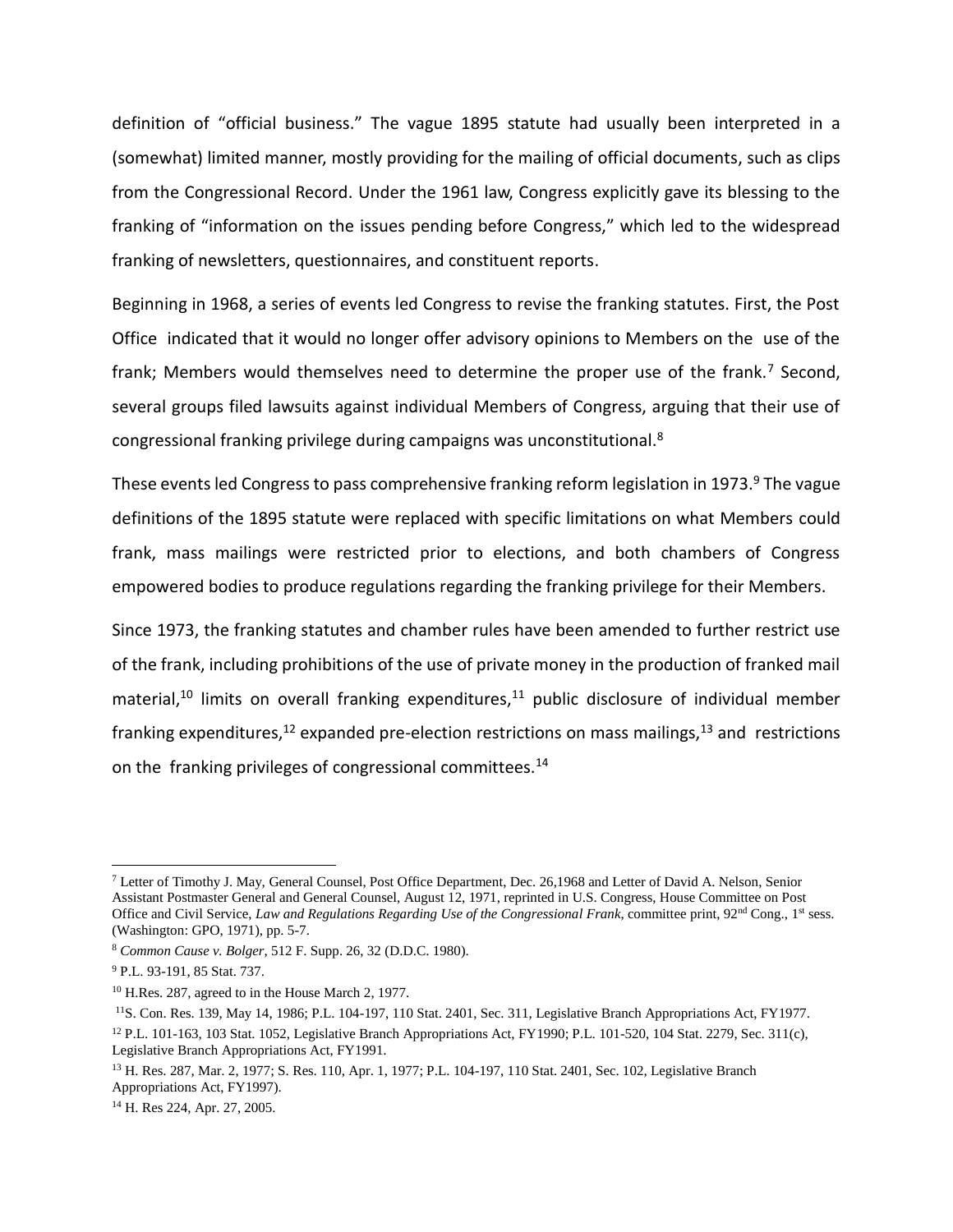In 1999, the Committee on House Oversight began requiring advisory opinions for all unsolicited mass communications.<sup>15</sup> In 2008, the Committee on House Administration adopted regulations requiring Members disclose the volume and cost of mass communications.<sup>16</sup> In recent years, regulations regarding email, members website, and the use of third-party communications software have been regulated by both the House and Senate, largely within the existing framework of the postal franking regulations.

### **FRANKING PRIVILEGE: RATIONALE**

Historically, the frank has allowed Members to fulfill their representative duties by providing the bulk of the communication between Members and individual constituents. Indeed, for most of the 19th century, *franked mail could also be sent to Congress by constituents*. Regular, direct communication with constituents allows Members to explain policy positions, discuss issues on the agenda in Congress, and notify citizens of upcoming town-hall meetings. This in turn helps citizens to better judge both public policy and future electoral vote choices. Without publicly funded communications, most Members of Congress could not afford to directly reach their constituents and might need to rely on third-party media intermediaries. $^{17}$ 

Separation of powers concerns also implicate the franking privilege. In the modern age, presidents have gained a significant media advantage over Congress. With a gaggle of press waiting on his every word and the resources of the executive branch available to promote his unitary message, the president has no difficulty getting his political positions out into the public. Members of Congress lack both the press attention and resources to compete with the President, particularly because Congress has no unity of message. One way to offer some balance to the situation is to provide Members with the franking privilege. $^{18}$ 

l

<sup>15</sup> U.S. Congress, Committee on House Oversight, *Report on the Activities of the Committee on House Oversight during the 106th Congress*, 106th Cong., 2nd sess., [H.Rept. 106-1056](http://www.congress.gov/cgi-lis/cpquery/R?cp106:FLD010:@1(hr1056):) (Washington: GPO, 2001), p. 14.

<sup>&</sup>lt;sup>16</sup> Resolution of the Committee on House Administration, September 25, 2008.

<sup>17</sup> Alfred A. Porro and Stuart A. Ascher, "The Case for the Congressional Franking Privilege," *University of Toledo Law Review*, vol. 5 (Winter 1974), pp. 280-281.

<sup>18</sup> Samuel Kernell and Gary C. Jacobson, "Congress and the Presidency as News in the Nineteenth Century," *The Journal of Politics*, vol. 49, no. 4, November 1987, pp. 1016-1035.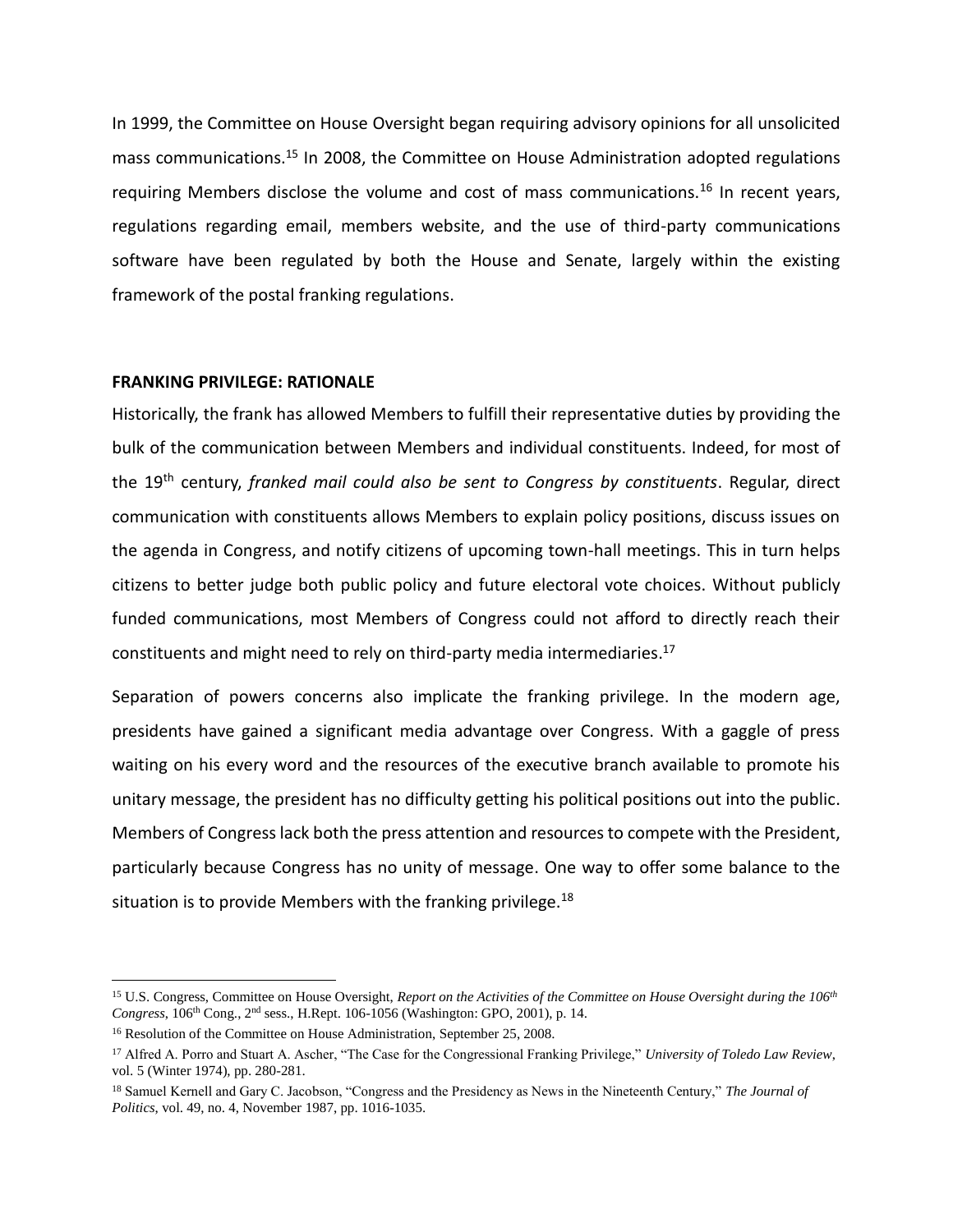# **FRANKING PRIVILEGE: CRITICISMS**

Two criticisms<sup>19</sup> are generally lodged against the contemporary franking privilege:

- (1) it is financially wasteful; and
- (2) it provides unfair advantages to incumbents in congressional elections.

# *Financial Cost*

 $\overline{a}$ 

The cost of the frank has generated almost nonstop criticism throughout its history. A pair of studies in the 1840's estimated that most of the mail leaving Washington when Congress was in session was going under the frank—over 300,000 letters and 4.3 million documents each year.<sup>20</sup>

The contemporary franking privilege continues to be viewed by many as an unnecessary public expense. The criticisms persist despite reforms that reduced official mail postage costs by over 80% between FY1988 and FY2018 (see chart) *without even adjusting for inflation*.



**House and Senate Official Mail Postage Costs, FY1979-FY2018**

<sup>&</sup>lt;sup>19</sup> Critics have also historically objected to the franking privilege because of abuse of it for illegal private gain. In the  $19<sup>th</sup>$  century, franking limitations were often ignored, and all sorts of private correspondence and packages were mailed illegally under the frank, sometimes in fantastical fashion. Contemporary regulations and enforcement have virtually eliminated the type of overt illegal franking abuse common in the 19<sup>th</sup> century.

<sup>&</sup>lt;sup>20</sup> Olds, "The Challenge to the U.S. Postal Monopoly," pp. 7-8; Daniel, "United States Postal Service and Postal Policy, 1789-1860," pp. 450-451.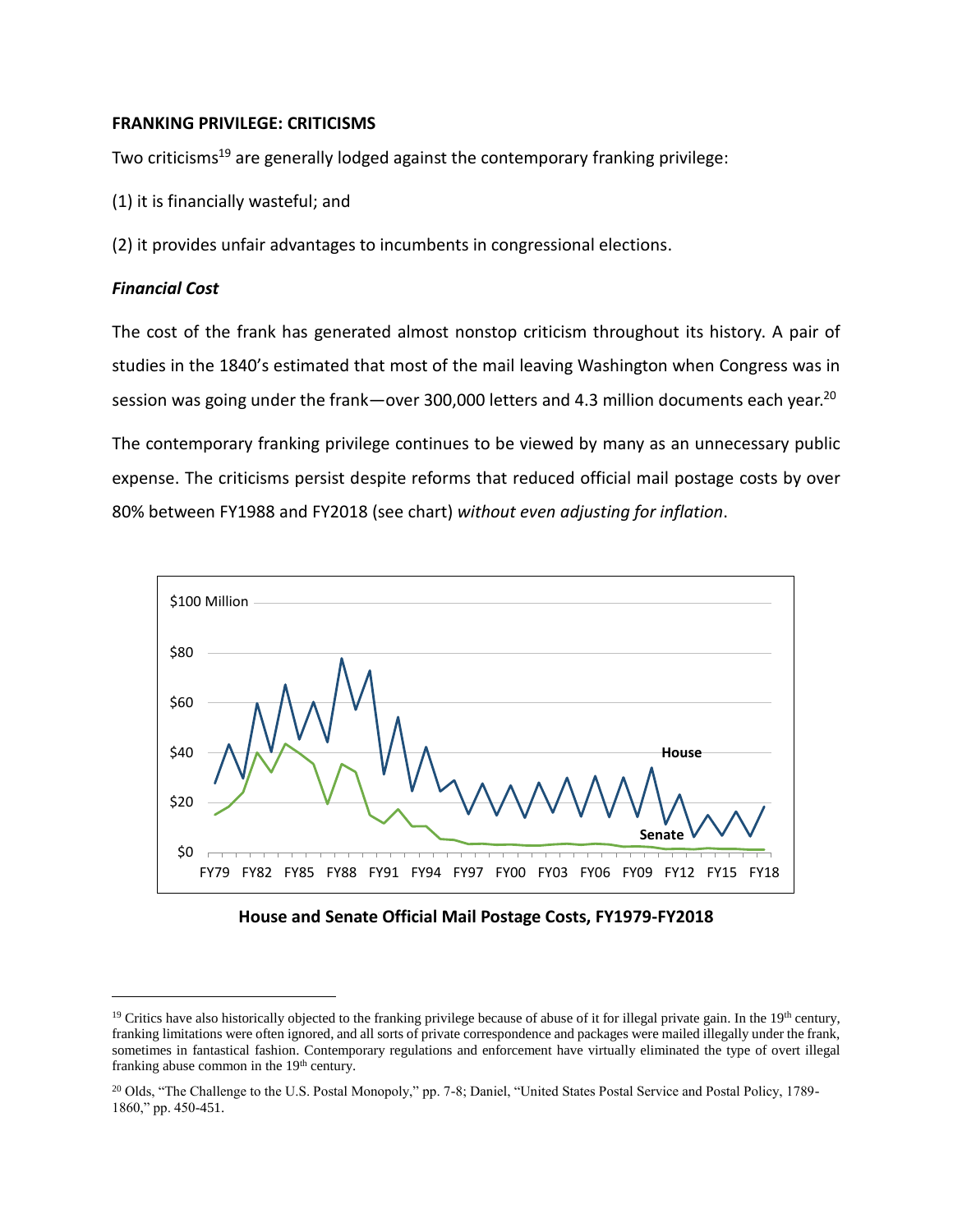In FY2018, total expenditures on congressional official mail postage were \$19.8 million. House official mail postage costs (\$18.5 million) were 94% of the total. In FY2017, total expenditures on official mail postage were \$7.7 million. House official mail postage costs (\$6.5 million) were 85% of the total.

Postage isn't the only cost associated with franked mail. Member offices also incur charges for printing and reproduction of mailed materials, as well as for the maintenance of constituent relationships management software, such as IQ.

While total costs (including printing and reproduction) for all franking can't be determined from publicly reported data, members are required to report total costs for unsolicited mass mailings, which account for most total franking costs. In FY2018, House Members spent \$27.6 million on mass mailings, including postal cost, printing, and reproduction, to send 77.9 million pieces of unsolicited mass mail, for an average cost of 35 cents/piece.

Most of the costs of the mass mailings are being driven by an increasingly smaller number of members. While 85% of Members sent at least one mass postal mailing in 2004, only 61% did so in 2018. Furthermore, over half the cost of postal mass mailings were accrued by the 65 highest spending offices, which *averaged* \$216,000 in mass mailing expenses. Several offices spent over 1/4 of their MRA on mass postal mailings.

The expenses associated with the postal frank, while not trivial, also need to be put into perspective. FY2018 mass mailings in the House (\$27.6 million) were just under six-tenths of 1% of the overall legislative branch appropriations for FY2018. At an average cost of \$63,000 per member, these costs represent less than 5% of the average Members' MRA.

### *Incumbency Advantage*

 $\overline{\phantom{a}}$ 

The second common contemporary criticism of franking is that it provides an unfair advantage to incumbent members in congressional elections.

Critics charge that most franked mail is unsolicited and essentially publicly funded campaign literature,<sup>21</sup> that incumbent House Members sometimes spend more on franked mail than

<sup>21</sup> Wasmund, "Use and Abuse of the Congressional Franking Privilege," p. 68; Elizabeth Brotherton, "Franking Critics Want Full Disclosure of Costs," *Roll Call*, September 25, 2007, p. 3.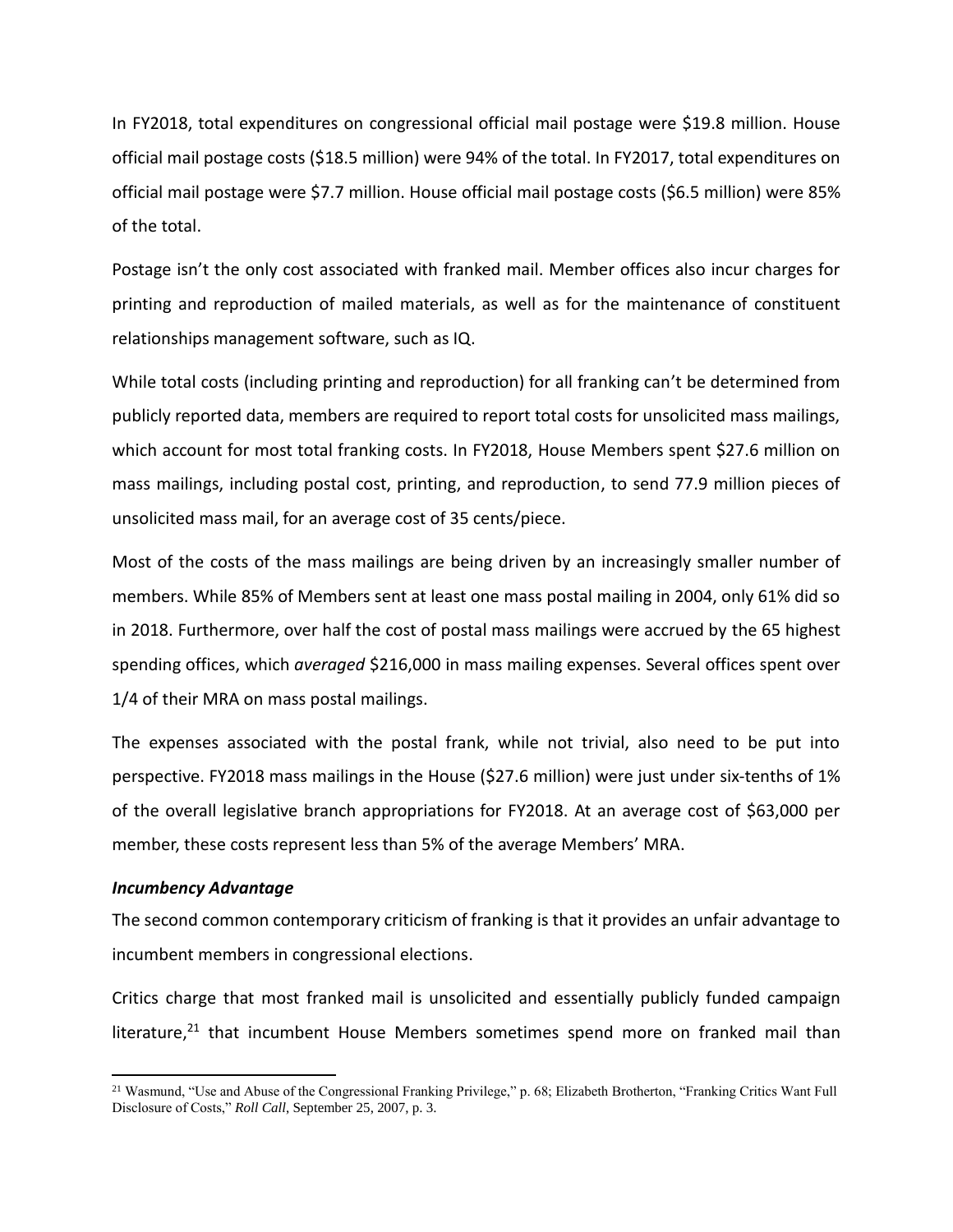challengers spend on their whole campaign,<sup>22</sup> and that freshmen members and members in electoral swing districts spend much more on mass mailing than senior members in electorally safe districts. Franked mail costs have also traditionally been higher in election years than nonelection years, indicating that Members may see electoral advantages to the frank.<sup>23</sup>

Recent data confirm that contemporary franking expenditures continue this historical pattern. Comparisons of election-year and non-election-year mailing data by fiscal year, however, tend to overstate the effect of pre-election increases in mail costs, because they also capture the effect of a traditional large spike in mail costs from December of the previous calendar year, when end of the first session newsletters are typically franked.

### **FRANKING PRIVILEGE: TECHNOLOGICAL CHANGE**

 $\overline{a}$ 

Another concern about the postal franking privilege is that modern communications technology has rendered it obsolete. For centuries, concerns about these vital democratic connections underpinned the existence of the franking privilege. Technological changes during the late 19th and 20th centuries—most notably the rise of mass newspapers, the invention of the telephone, and advances in transportation that allowed Members to travel more easily—aided Members and constituents in exchanging information with each other, reducing the reliance on letters.

Although virtually all Members continue to use these traditional modes of constituent communication—postal mail, telephone calls, press releases, and face-to-face meetings congressional use of new electronic communications technology has dramatically increased. Email is the now the dominant form of constituent communication with the Hill, with tens of millions of constituent emails to Congress each year. Member official websites, blogs, YouTube channels, and Facebook pages—all nonexistent in 1994—also receive significant traffic. In less than 25 years, the entire nature of Member-constituent communication has been transformed, perhaps more than in any other period in American history. The postal franking privilege should

<sup>&</sup>lt;sup>22</sup> Letter from Pete Sepp, president, National Taxpayer's Union, to Representative Brad Sherman, July 13, 2004, available at [http://www.ntu.org/main/letters\\_detail.php?letter\\_id=198,](http://www.ntu.org/main/letters_detail.php?letter_id=198) viewed November 26, 2007.

<sup>23</sup> Common Cause, "Franks A Lot," press release, June 16, 1989, Common Cause Records, 1968-1991, Series 15, Box 293, Princeton University, Seely G. Mudd Manuscript Library.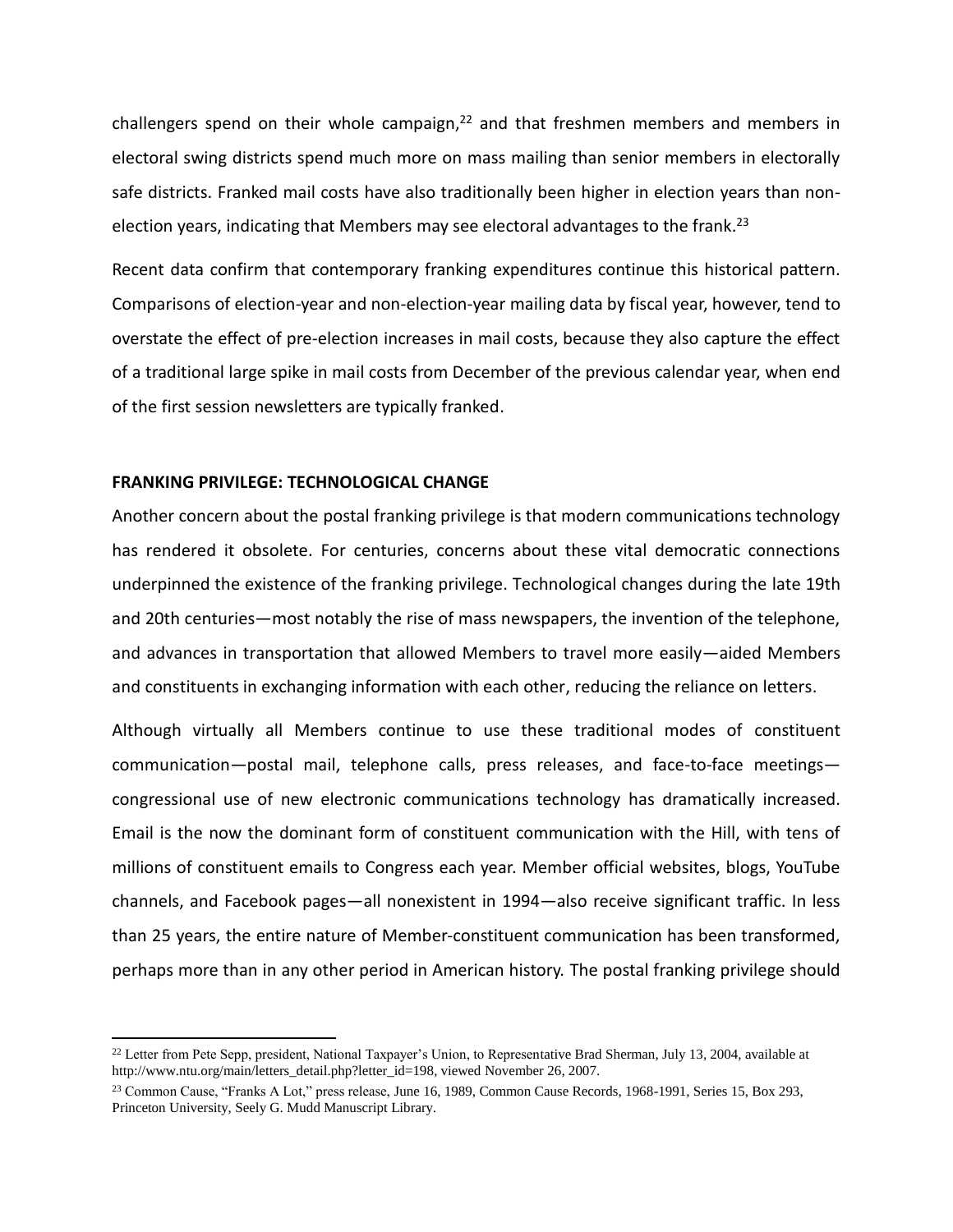now be viewed as a part of overall constituent communications, and one that is increasingly a smaller portion of Member communication strategies.

The rise of such electronic communication has altered the traditional patterns of communication between Members and constituents. Electronic technology has reduced the marginal cost of constituent communications; unlike postal letters, Members can reach large numbers of constituents for a fixed cost, and constituents can reach Members at virtually zero cost. Likewise, the relay of information from Capitol Hill to the rest of the country (and vice versa) has been reduced, timewise, to almost zero. As soon as something happens in Congress, it is known everywhere in real time. Finally, Members can reach large numbers of citizens who are not their own constituents.

These changes call into question the relevance of traditional franked postal mail, which has become a smaller portion of most members constituent communication in recent years. While Members sent 77.9 million pieces of mass mail in FY2018, they sent over 1.2 billion pieces of mass communications. The cost/piece of mass postal mail (35 cents in 2018) is over 70 times higher than the cost/piece of mass communications (less than half a cent in 2018).

On the other hand, technological change has also mitigated some of the concerns about the frank and incumbency advantage, as electoral challengers can equally take advantage of many of the free third-party electronic communications tools that have become popular among members.

#### **FRANKING PRIVILEGE: REGUALTORY FRAMEWORKS**

The franking privilege for House Members is currently regulated by federal law, House rules, orders of the Committee on House Administration, and regulations of the House Commission on Congressional Mailing Standards. Mass communications are largely regulated by orders of the Committee on House Administration, often by reference to the franking laws, rules, and regulations.

Numerous policy changes to the franking privilege have been proposed in the last decade, including hard monetary caps or complete bans on either mass mailings or all unsolicited mailings, extensions of the pre-election blackout period, and complete abolition of the frank.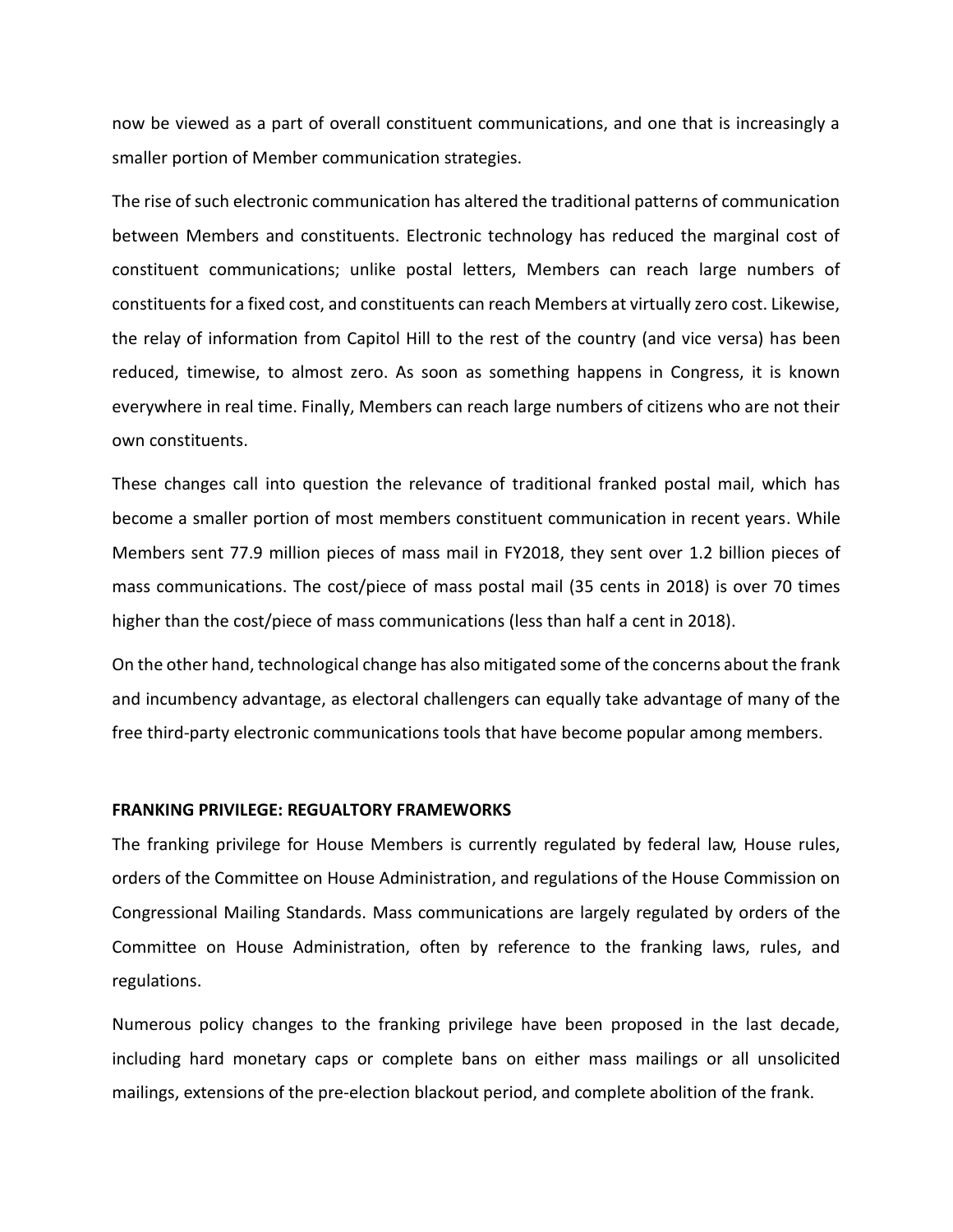Given the rapid shift toward inexpensive mass electronic communications, Congress should strongly consider revisiting the entirety of the regulatory structure surrounding both postal and electronic Member communications.

When considering policy changes, five general dimensions exist for any framework regulating franking:

- (1) *who* is entitled to frank mail;
- (2) *what* is entitled to be mailed;
- (3) *where* can it be sent; and
- (4) *when* can it be sent; and
- (5) *how much* material can be sent;

In addition, any regulatory framework might also be governed by transparency and reporting requirements, as well as decisions about how franking costs will be paid.

## *When can mail be franked?*

There are currently no *general* restrictions regarding when the franking privilege may be used. Historically, Congress has sometimes limited use of the privilege to when Congress was in session or specific dates surrounding the period when Congress was in session.

On the other hand, House Members are currently restricted from mass mailing during the 90 days prior to federal or primary elections in which they are a candidate for any public office. In the past, Congress has not restricted the franking privilege prior to elections or has restricted it for shorter periods of time, such as 28 days.

## *What can be franked?*

Current regulations strictly regulate the content of franked mail, sometimes in excruciating detail. Current law prescribes the number and placement of Member pictures, the use of biographical material, and the number of times the Member's name can be mentioned. Historically, there was less regulation on the content of franked mail, and restrictions were much vaguer in nature. Weight limits have also varied throughout American history.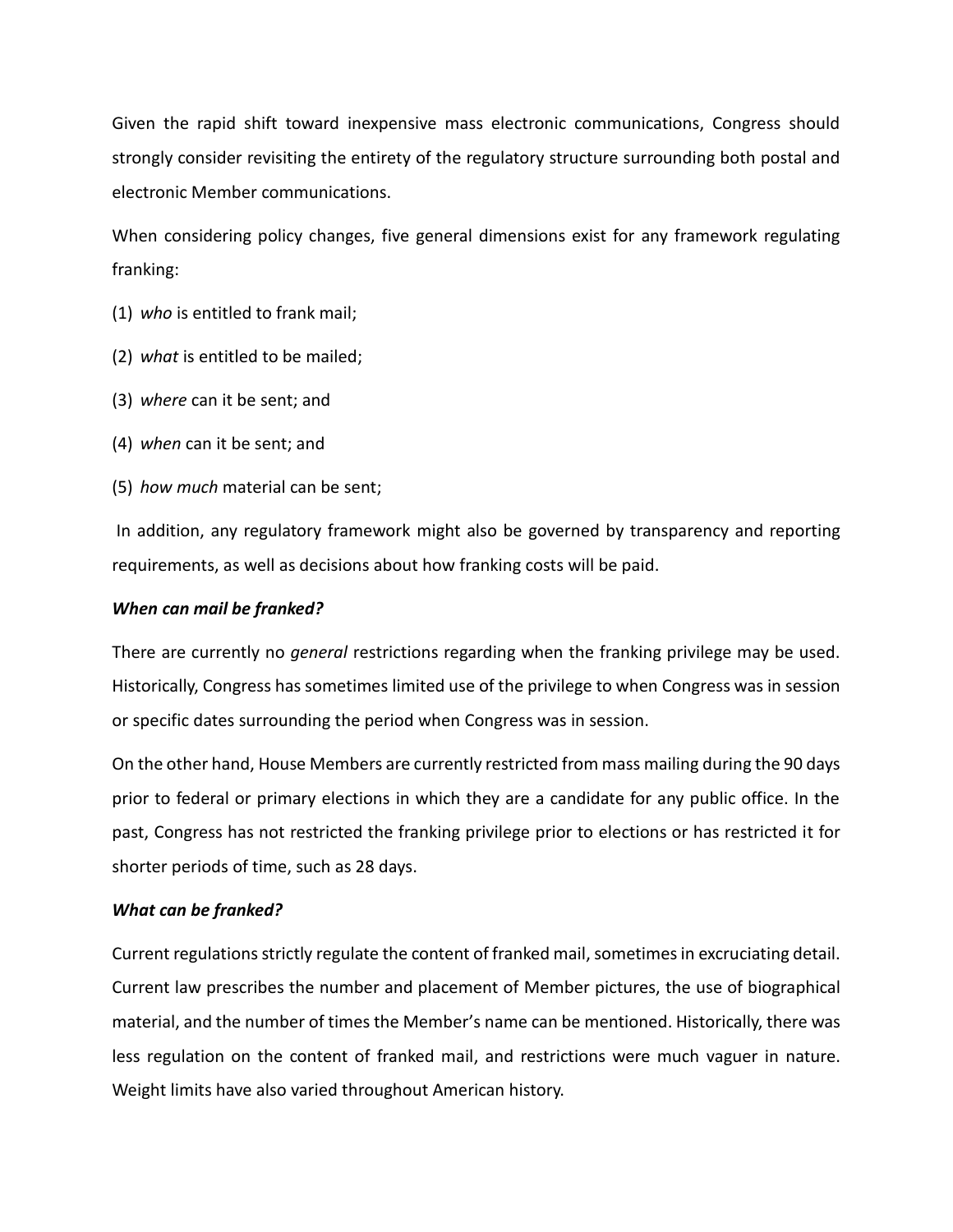### *How much can be franked?*

Congress has regulated the amount of franked mail Members may send in a variety of ways. Prior to the 1960s, individual Members had no limit on the amount of franked mail they could send. After "postal patron" mailings began, limits were put in place that capped the number of batches of mass mailing Members could send. The comprehensive reforms of 1973 specifically defined "mass mailing" and put further restrictions on them.

Currently, general limits are enforced by cost. Since 1999, Representatives can use any portion of their Member's Representational Allowance (MRA) for franked mail. This practice has proven effective at putting a market cap on mass mailings; Members now must weigh the value of "more mail vs. more staff," which has tended to decrease overall mail since the change. On the other hand, Members who engage in substantial mailing are allocating resources that might be otherwise be used for different purposes, such as the hiring of additional Washington or district staff. Senators are subject to similar cost limitations, but also have a hard cap on the total dollar value of mass postal mailings.<sup>24</sup> This hard cap has dramatically reduced Senate expenses on franked mail since its introduction in 1994.

# *Where can franked mail be sent?*

Since October 1992, Representatives have been prohibited from sending mass mailings outside their districts.<sup>25</sup> This action followed a U.S. court of appeals ruling that found the practice unconstitutional.<sup>26</sup> Historically, there were no geographic limits on the franking privilege.

# *Who pays for the franked mail?*

 $\overline{\phantom{a}}$ 

Traditionally, careful account was not kept of franking costs. The Post Office Department simply moved the franked mail for free and absorbed the cost of doing so. In 1953, Congress began reimbursing the Post Office out of appropriated funds for the Legislative Branch. The Senate and

<sup>24</sup> Legislative Branch Appropriations Act, FY1995, [P.L. 103-283,](http://www.congress.gov/cgi-lis/bdquery/R?d103:FLD002:@1(103+283)) Stat. 1423, 1427-1428, §§5, 108.

<sup>25</sup> Legislative Branch Appropriations Act, FY1993, [P.L. 102-292,](http://www.congress.gov/cgi-lis/bdquery/R?d102:FLD002:@1(102+292)) 106 Stat. 1703, 1722, §309.

<sup>26</sup> *Coalition to End the Permanent Government v. Marvin T. Runyon* et al., 979 F.2d 219 (D.C.Cir. 1992).